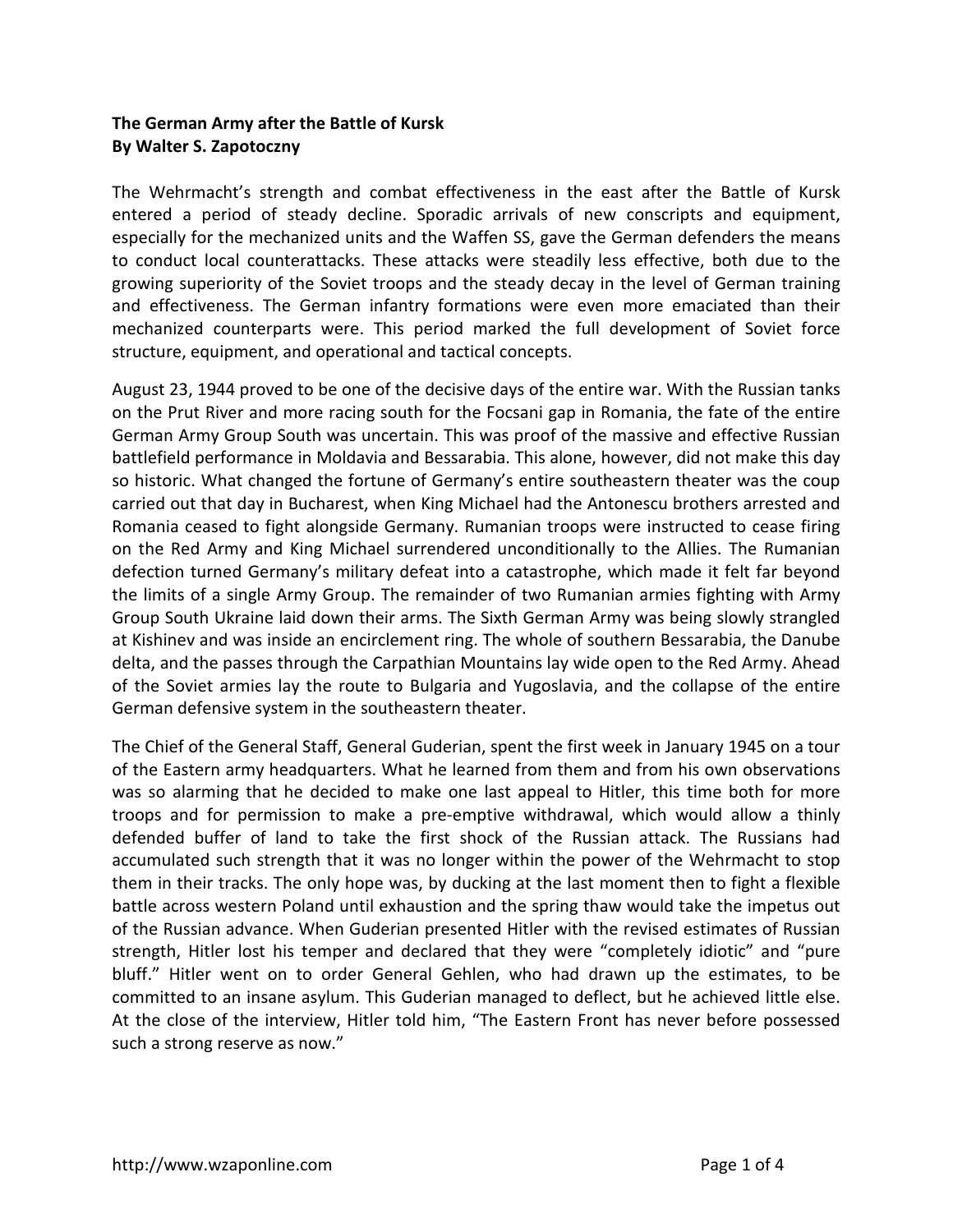On January 12, the Russians began their attack from the Baranov bridgehead, and within thirtysix hours had broken clean through what was allegedly the strongest sector of the German line. By January 14, every Panzer division in Poland had been committed. The German's strongest reserve was situated in East Prussia consisting of two divisions. The Russian tanks were making thirty and forty miles a day, an on January 20, captured Hohensalza, celebrating their arrival on German soil with a shocking and violent sack of the town which went on for three days. By January 31, lead elements of the Russian 2nd Guards Tank Army had reached the Oder River new Kustrin, over 400 kilometers from its starting positions two weeks earlier. The following day, the 1st Guard Tank Army broke through the Meseretz Fortified Zone and reached the Oder River just north of Frankfurt. While the Wehrmacht offered fanatic resistance; the Russian advances could not be stopped. January 1945 was Germany's Black January.

Twice in his dairy, General Guderian noted that the Russian Marshal Zhukov was taking greater and greater risk as his awareness of the German weakness mounted. It would not be the first time that invaders from the East who had the boldness to penetrate into Prussia would be routed by a combination of skill and leadership. With this in mind, the German high command conceived the idea that a complete new army group should be created for the north-central region. Army Group Center would be broken up and their units divided between Army Group North and the new command. The 6th Panzer Army would comprise a close reserve until the moment was right for a counterstroke. Guderian presented the plan to Hitler on January 24. As first, everything went smoothly to begin with and Hitler approved the new command zones. But when Guderian suggested Field Marshal Freiherr von Weichs to head the new command, Hitler refused to sanction his appointment and rambled on about how he was fed up with professional soldiers and how there was no end to their betrayals. After rambling on for some time, Hitler announced his decision to form an SS army. Here in this vital sector the Reich would be entrusted to the Party, and the Party soldiers, whose loyalty was never in question. Furthermore, Hitler himself would command the new force. Not only would Hitler command this new force but also he would assemble a staff comprised of SS officers. In the writer's opinion, this action by Hitler may have been the nail that sealed the coffin for the Wehrmacht. Given Hitler's propensity for declaring any proposal he did not like as more examples of the unreliability of his professional soldiers, it is difficult to see how Guderian could have convinced Hitler to stay out of the tactical decisions on the front. Had Hitler left those decisions to his professional soldiers, they just may have stopped then Russians short of German soil.

As the pounding of East Prussia proceeded, Marshal Zhukov was pushing his right flank at top speed towards the middle of the Oder. During the last week in January five Russian armies were either astride or across the Oder River. By January 29, the advancing Russians captured the Silesian industrial region. German units falling back to the southwest towards the Oder were caught by Soviet tanks and riflemen. As the Soviet forces thrust across Poland German resistance began to stiffen some. In the north, German garrisons bypassed by advancing Soviet forces stubbornly held out in Torun and Schneidmuhl, and Army Group Vistula's Eleventh SS Army began assembling in Pomerania, although this was never a significant force.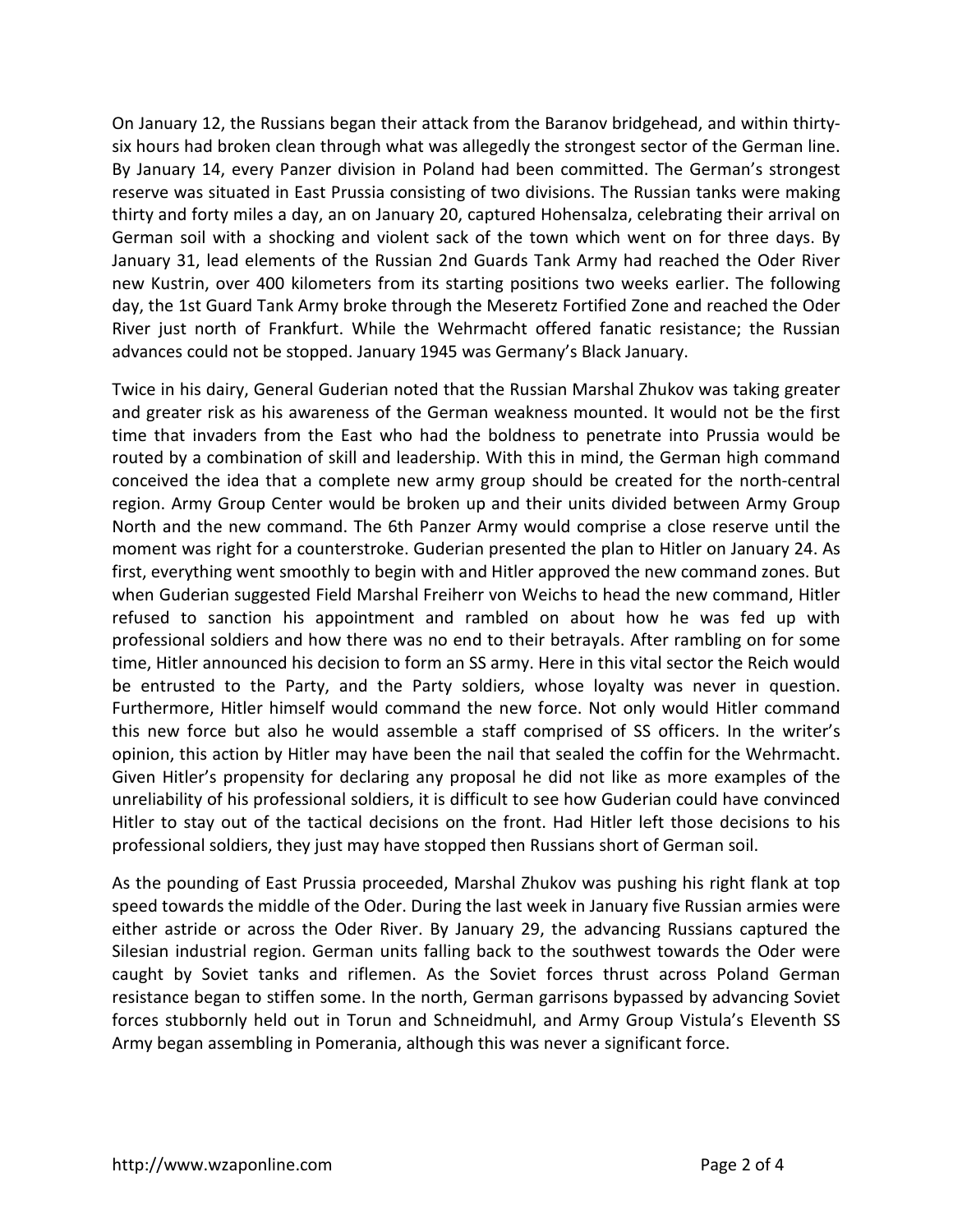Soviet operations in late fall and early winter 1944-1945 had cut away at the German strategic flanks and reached the Baltic coast and the Budapest region. The Wehrmacht forces sent to meet the crisis on the flanks were barely able to stem the Soviet surge. In less then two months, German defenses in Poland and East Prussia were disintegrated, and the Soviet forces advanced up to 700 kilometers to the west, to within 60 kilometers of Berlin. In the process, German Army Groups A and Center were decimated. After German sent reinforcements to the Oder front to defend Berlin, in February and March, the Soviets again struck the flanks, battering Army Group Vistula and consuming Army Group South, Germany's last strategic reserve. By mid-April, Soviet forces had reached the Oder-Neisse River line on a broad front from Stettin in the north to Gorlitz on the Czech border.

By March 26, the Russian had crossed and established footholds on the west bank of the Oder River. At Hitler's insistence, on March 27, the 9th German Army launched a four-division counterattack from Frankfurt-am-Oder northward toward Kustrin. The 20th and 25th Panzer-Grenadier Divisions, the Fuehrer Escort Division, and the ad hoc Panzer Division Munchenberg caught the Soviets by surprise and advanced to the outskirts of Kustrin. The attack, however, rapidly lost momentum, and the Germans were decimated in open terrain. At 0730 on April 14, 1945, reinforced Russian rifle battalions began reconnaissance-in-force actions on main attack axes to Berlin. In other sectors, first-echelon regiments joined the attack. In two days of combat, some of the forces succeeded in wedging up to five kilometers deep into the German defenses. The Soviet air offensive began on the evening of April 15, 16 and artillery complemented the air effort on April 16 with a furious 30-minute bombardment. It tool two days for the 1st Belorussian Front forces to penetrate the Seelow Heights defenses and achieve its initial objectives. Situated around the town Seelow, about 60 miles east of Berlin, this fighting was some of the most intense of the war. On April 20, while Zhukov's forces continued their advance, long-range artillery opened the first fire on Berlin. The following day, intermixed units penetrated into Berlin's suburbs and began days of difficult urban combat. As Allied forces linked up along the Elbe River, Soviet forces penetrated German defenses on the western bank of the Oder River and pinned down the 3rd Panzer Army, depriving it of the opportunity to deliver a counterblow from the north against Soviet forces encircling Berlin. This was the longanticipated attack, which Hitler hoped in vain would save Berlin.

Now, even Hitler realized that the war was lost, although he continued to issue hopeless orders for the 9th Army to the east and the 12th Army to the west and the already pinned down 3rd Army to break through to the capital. Lacking any effective command and control structure, the remnants of the Wehrmacht fought on in block-to-block battles and with fanatic resistance. On April 29, Russian troops began the symbolic struggle for the Reichstag. By April 30, the Soviet forces had cut the defending German forces into four isolated pieces and began smashing them in piecemeal fashion. That same day Hitler committed suicide. Soviet forces captured the Reichstag building on May 1 and on the evening of May 2, German resistence had finally ceased and the Berlin garrison surrendered. While the Reichstag was still under assault, between May 1 - 6, Soviet forces regrouped to launch an offensive of overwhelming proportions against German Army Group Center. The attack was in conjunction with General George C. Patton's U.S. Third Army, which poised to enter Czechoslovakia from Bavaria. On the evening of May 8 -